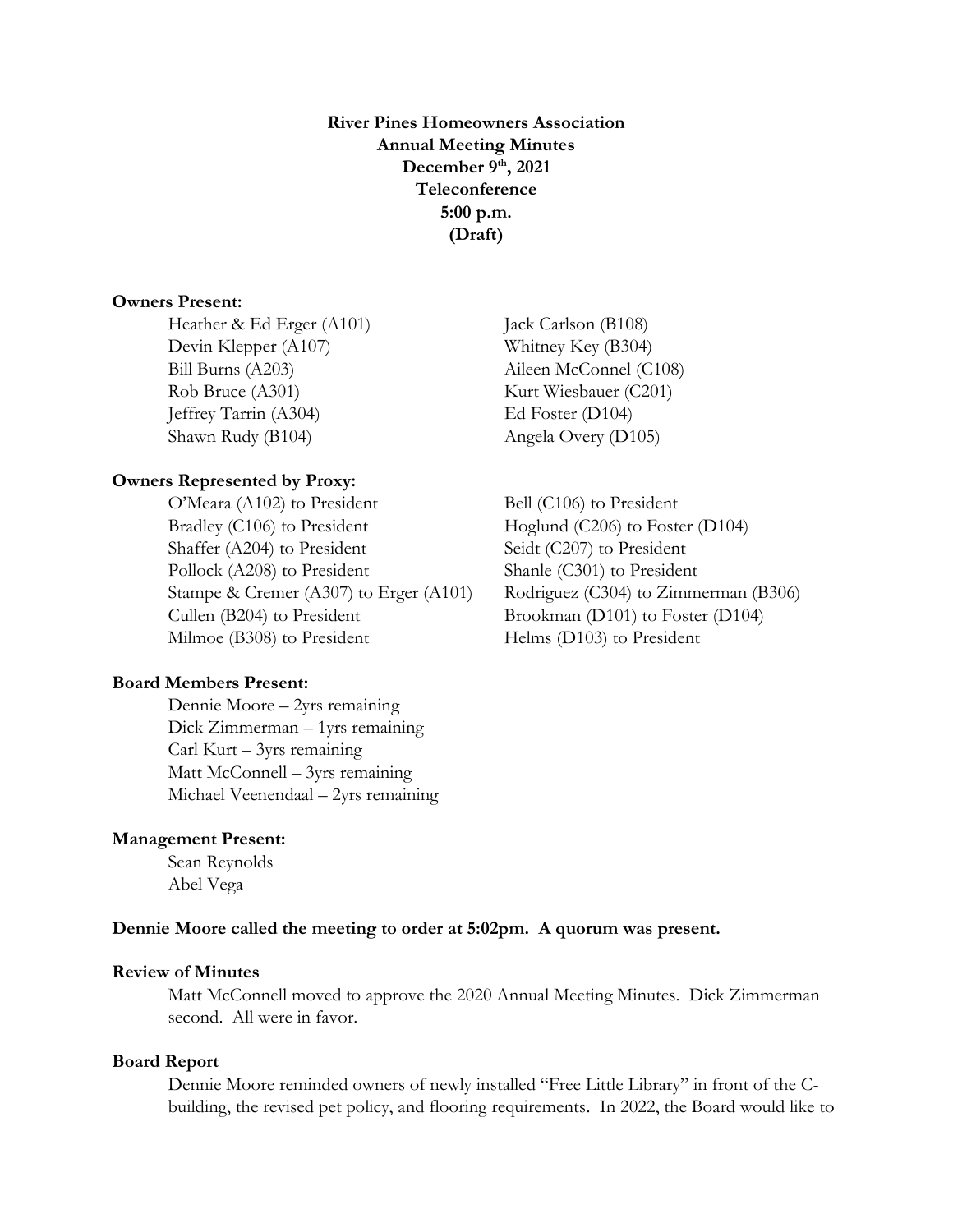revisit sewer line jetting in the A, B, and C-buildings to see if expenses can be brought down. The Board would like to improve communication and implement a newsletter quarterly that Matt McConnell will compile. In the attempt to improve the overall community experience, the Board will be considering community events and the installation of additional benches for lounging.

# **Review of Financials**

Carl Kurt stated reviewed the financial summary that was included in the meeting packet provided at the meeting. Carl Kurt stated the dues will remain the same for 2022. The Budget vs. Actuals shows a surplus of \$17,887.69 as of September  $30<sup>th</sup>$ . The Balance Sheet shows a total of \$422,373.75 in total assets, \$12,767.03 in total Accounts Payable, \$72,335.00 in Prepaid Dues, and \$337,271.72 in total equity. Carl Kurt stated based on the reserve study, boilers have been maintained opposed to being replaced, and sewer line jetting from the kitchens of the A-B-C-buildings has been completed. Bill Burns recommended that the Board keep reserves over \$200,000 after the scheduled elevator repairs and recommends reissuing strainers to all units. Matt McConnell moved to approve the budget as it was presented. Dick Zimmerman second. All were in favor.

## **Maintenance**

# **Completed & Upcoming Projects**

Abel Vega reviewed the Completed & Upcoming Projects section of the meeting packet. Dennie Moore stated Matt Debus will be rebidding the landscaping contract for 2022 and Wildfire Mitigation will take place this in 2022. The Board plans to work on finding ways to improve the irrigation system to save water, inspect wood siding to determine life expectancy and if repairs and or painting is needed, and inspect the metal stairs for A-B-C-buildings.

#### **Accessing Units for Scheduled or Emergency Maintenance**

Matt McConnell stated over the next 30-60 days the Board will work on finding ways to better communicate with owners when access to units is needed.

# **Old Business**

### **Insurance**

Abel Vega instructed owners to share the information provided in the meeting packet with their personal insurance provider to ensure there are no gaps in coverage for their unit.

## **Who to Call:**

Abel Vega informed owners on how to contact Vail Management Co. stating all River Pines request, questions and submissions should be emailed to  $\overline{m}$  manager $\overline{a}$  vailmanagement.com and an afterhours call service is available through the prompts when calling the VMC offices at 970-476-4262.

#### **Website Info:**

Abel Vega explained how to access the association's public and owner portal websites. This information was included in the meeting packet shared with owners.